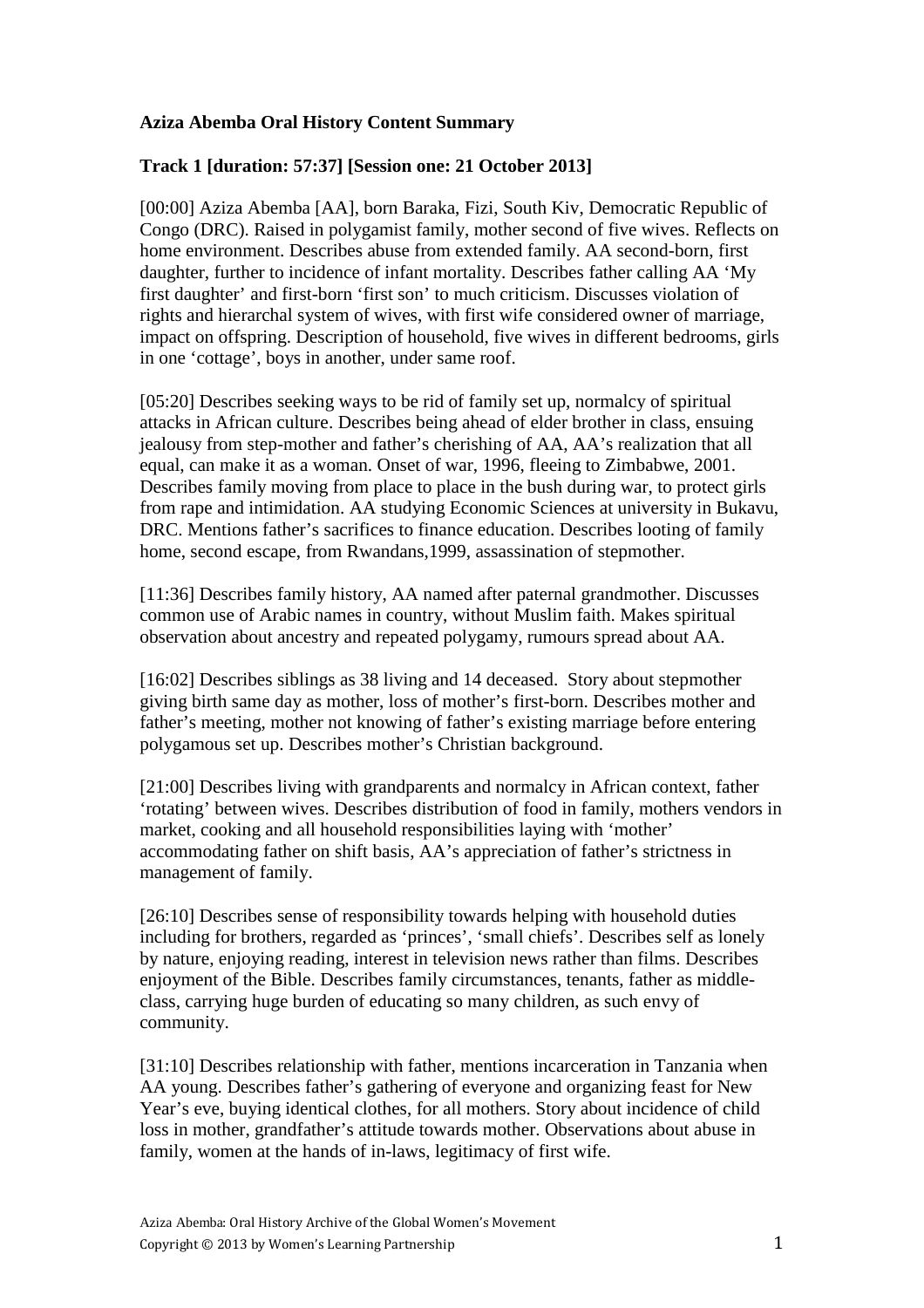[36:52] Story about sister's name a derogatory reference to too many wives. Mentions singing in church choir. AA first in family to join church. Describes Bible as significant source of inspiration.

[40:28] Describes school years, French system followed in Congo, different system in Zimbabwe. Remarks that private school not as serious. Story about inappropriate attention from male teacher. Describes own response, confidence to reject advances.

[46:55] Describes favourite subjects, Mathematics, Sciences, dislike of writing. Recalls impressions of Simone de Beauvoir's 'La Maternite N'Etait Pas Mon Lot'.

[50:00] Discusses significance of grandmother's hard work as strong influence growing up. Explanation of dowry system paid by men. Describes influence of church, admiration for female preachers. Mentions Silvie Kinigi as Acting President, Burundi on assassination of Melchior Ndadaye, 1993. Discusses Hutu and Tutsi tribes.

## **Track 2 [duration: 1:11:49] [Session one: 21 October 2013]**

[00:00] Describes relationship with mother. Observations on polygamy, as not to be encouraged for next generation, describes as 'very bad' experience. Reflects on experience of family refuge in the bush during wartime, AA hunting for food, illness, adult sister carried up mountains on brothers' backs.

[06:27] Describes spiritual revelation. Story about family's evacuation, father risking return for AA during shooting.

[10:17] Describes first interest in working for women's rights following exposure to life women and girls subjected to in refugee camp, Zimbabwe. Mentions family scattered to South Africa, Namibia, Mozambique. Refers to United Nations (UN) 'sex- for food' scandal. Story of sexual abuse of mother and daughter by government official.

[15:01] Describes initiative with other women, making door-to-door enquiries, discovery of men using wives and daughters as sexual commodities for income.

[20:00] Provision of counselling services. Describes opportunity with Women's Learning Partnership (WLP)'s, translating 'Leading To Choices' manual into Swahili, effectiveness in community, promoting leadership among refugees. Describes financial limitations among women, introducing economic empowerment programme. Describes creating employment with animal breeding projects in Tongogara Refugee Camp, Zimbabwe, now supported by Action for World Solidarity Organisation (ASW).

[25:02] Explains founding Women's Self-Promotion Movement (WSPM) with six women and two men, from DRC, Rwanda, Burundi, challenges faced without official registration. Explains process of interviews on arrival as refugee at Tongogara Refugee Camp. Mentions United Nations High Commissioner for Refugees (UNHCR), transit centre in Harare, Zimbabwe. Discusses political environment hindering registration, issue of land reform in Zimbabwe, land taken from whites to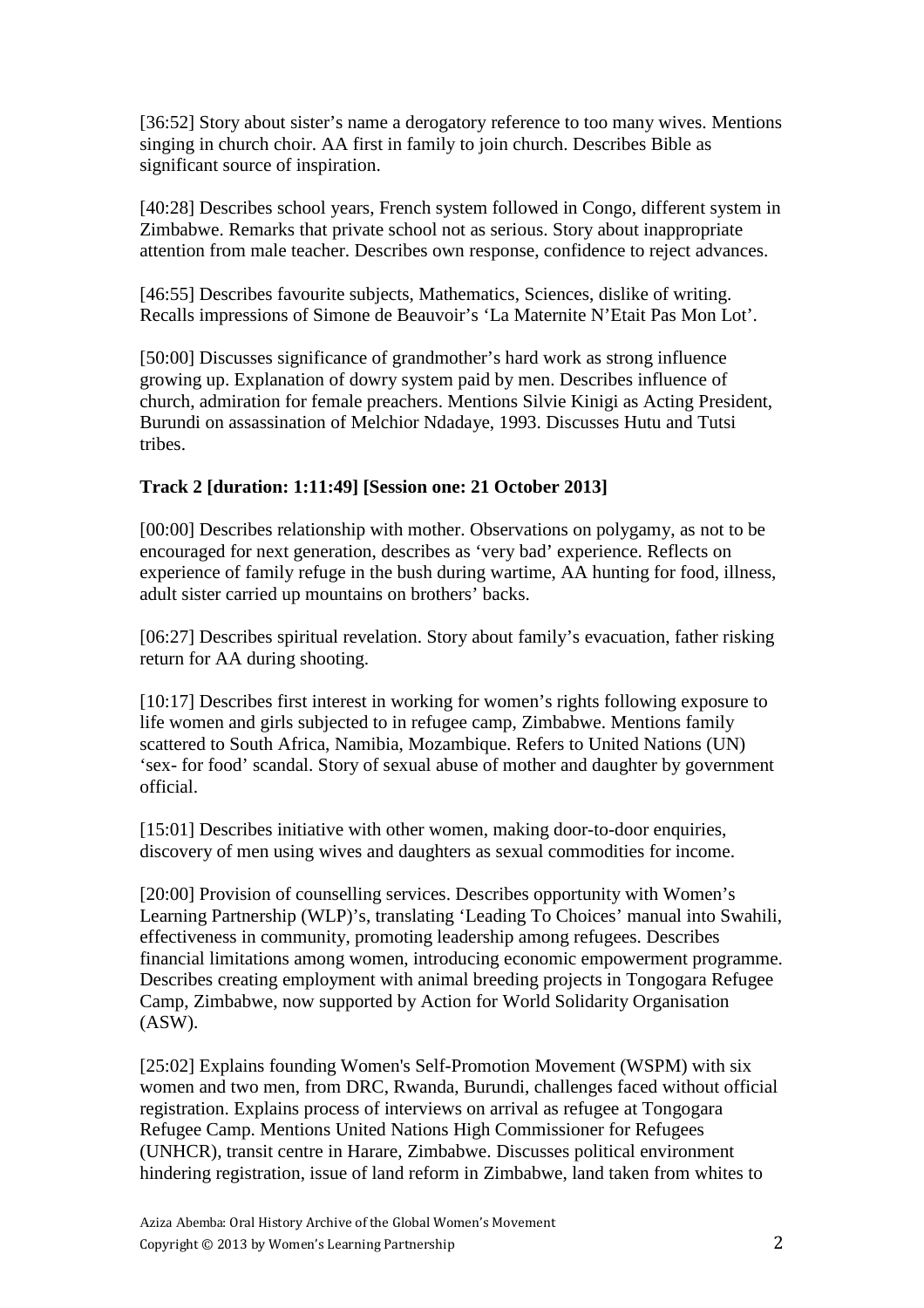black majority, ensuing sanctions imposed by international community, impact on non-governmental organisations (NGO). Explains difficulty for donors to give without registration, 2002. Describes WLP's support, enabling implementation of workshops.

[31:04] Describes mission and motivation for establishing WSPM, examples of collaborative approach. Describes workshops held. Praises participatory leadership methodology of WLP.

[35:20] Discusses benefits of women's collective work, power resulting from unity. Describes cultural adaptability and results and of WLP curriculum.

[40:08] Describes limitations experienced as refugee, lack of recognition of United Nations travel document by many embassies, example of Lebanese Embassy.

[45:20] Describes inspiration from other women in different countries, commonality of women's issues, applicability of diverse approaches to tackling problems. Describes experience of WLP partnership, solidarity, sisterhood, living methodology taught in manuals. Mentions trip to Nigeria.

[48:41] Describes context of work with target group of women refugees, workshop emphasis on importance of overcoming fear. Mentions Asma Khader. Discusses role of UNHCR, and link between WSPM and women speaking out.

[52:48] Explains three main countries hosting people from Zimbabwean as The United States of America (USA), Australia, Canada. Mentions rise in refugees from Afghanistan impacting policy in Australia. Specific emergency cases referred to Denmark, Norway, Finland.

[54:31] Discusses need for involvement of men at grassroots level, for men to understand women's power does not mean men's loss of power, women's fear of oppression from husband. Describes taunts from men. Describes political context of Zimbabwe today and assumptions made about hidden political agenda of NGOs. Explains WSPM's neutrality, AA not being Zimbabwean.

[1:01:37] Describes relationship with media. Explains requirement to invite government officials, mayor, governor to officiate programme and ensuing media interest.

[1:05:10] Describes moment of triumph. Story about invitation from member of opposition party, Movement for Democratic Change, to provide training on leadership and political participation. Attributes success to WLP material.

## **Track 3 [duration: 33:39] [Session one: 21 October 2013]**

[00:00] Describes organisational set up of staff and volunteers. Refers to financial restraints of sanctions placed on Zimbabwe, affecting donor support. Describes first funding received after WLP. Mentions Global Fund For Women, Sigrid Rausing Trust. Describes attending CIVICUS: World Alliance For Citizen Participation event, Glasgow, United Kingdom, blocks experienced from donors because working in